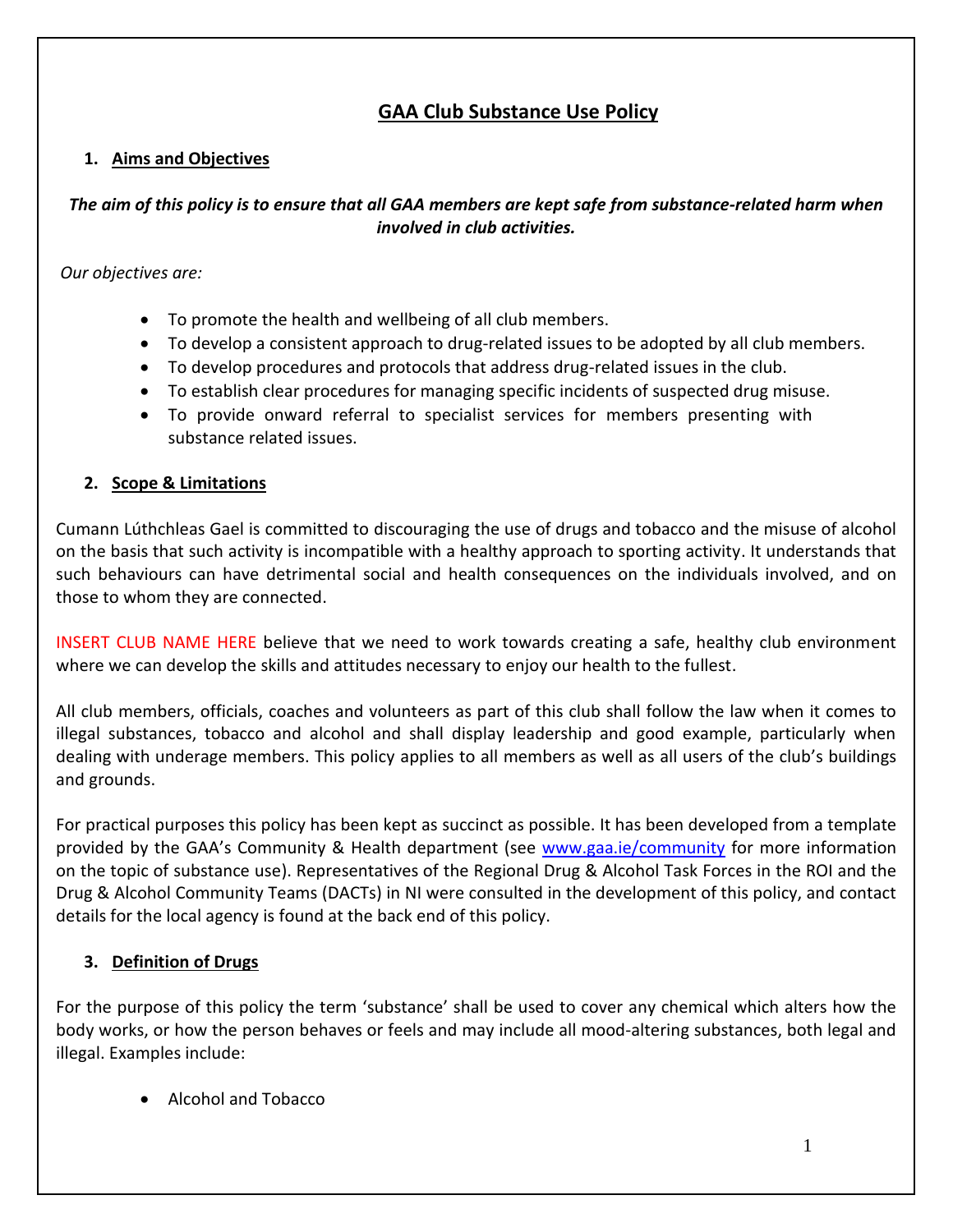- 'Over the counter' medicines that may be misused such as those containing codeine (e.g. Solpadeine), co-codomal, paracodal, cough medicines, antihistamines, laxatives, and paracetamol.
- Volatile substances such as aerosols, glues, petrol, cigarette lighter fuels etc.
- Products and substances sold online and in "headshops" that cause intoxication.
- Controlled drugs such as cannabis, ecstasy, amphetamines, magic mushrooms, cocaine, etc.
- Performance enhancing sports related drugs as outlined by the World Anti-Doping Agency, and covered under Rule 1.16 of the Official Guide Book (for more information, see [https://www.gaa.ie/my-gaa/players/anti-doping\)](https://www.gaa.ie/my-gaa/players/anti-doping).
- **4. List of Actions** *(these are recommended and others can be inserted as required)*

The Chairperson and Executive of the club shall adopt and discharge actions from the following list in line with available resources and supports.

INSERT CLUB NAME HERE shall take the following actions:

- Adhere to GAA Rules 1.18 (I) (i) & (ii) prohibiting the sponsorship of teams catering exclusively for young players under 18 years of age by alcohol companies, including the branding of any gear and equipment. *(See GAA Official Guide for full wording)*.
- Club members, officials, coaches and volunteers shall not present themselves at official club activities while under the influence of alcohol or any other substances (unless previously declared and prescribed by a medical professional). Where alcohol is being served at an official club function it must be consumed responsibly.
- No alcoholic drinks promotions (two-for-the price-of-one, promotional giveaways, reduced prices during matches etc) will take place in the clubhouse bar at any time. *(This is only relevant to clubs with licenced premises and is in line with recommendations issued by Coiste Bainistí in 2012.)*
- Coaches and Club Officials shall not smoke/vape, drink alcohol, or use any other substances (unless previously declared and prescribed by a medical professional) while representing their club at matches or training sessions.
- All efforts shall be made to ensure Under 18 players/members are not brought to public houses following matches, outings, or training sessions.
- Alcohol shall not be served at functions exclusively for players aged under 18 years of age.
- Every effort will be made to ensure juvenile medal ceremonies and other juvenile events are not held in public houses.
- Cups shall not be filled with alcohol during celebrations.
- Cigarettes/E-Cigarettes shall not be sold in the clubhouse. (A separate GAA smokefree policy is available for clubs that wish to become smoke-free campuses – see [www.gaa.ie/community](http://www.gaa.ie/community) for more info.)
- Illegal substances, tobacco and alcohol will not be permitted in changing rooms or at pitch-sides.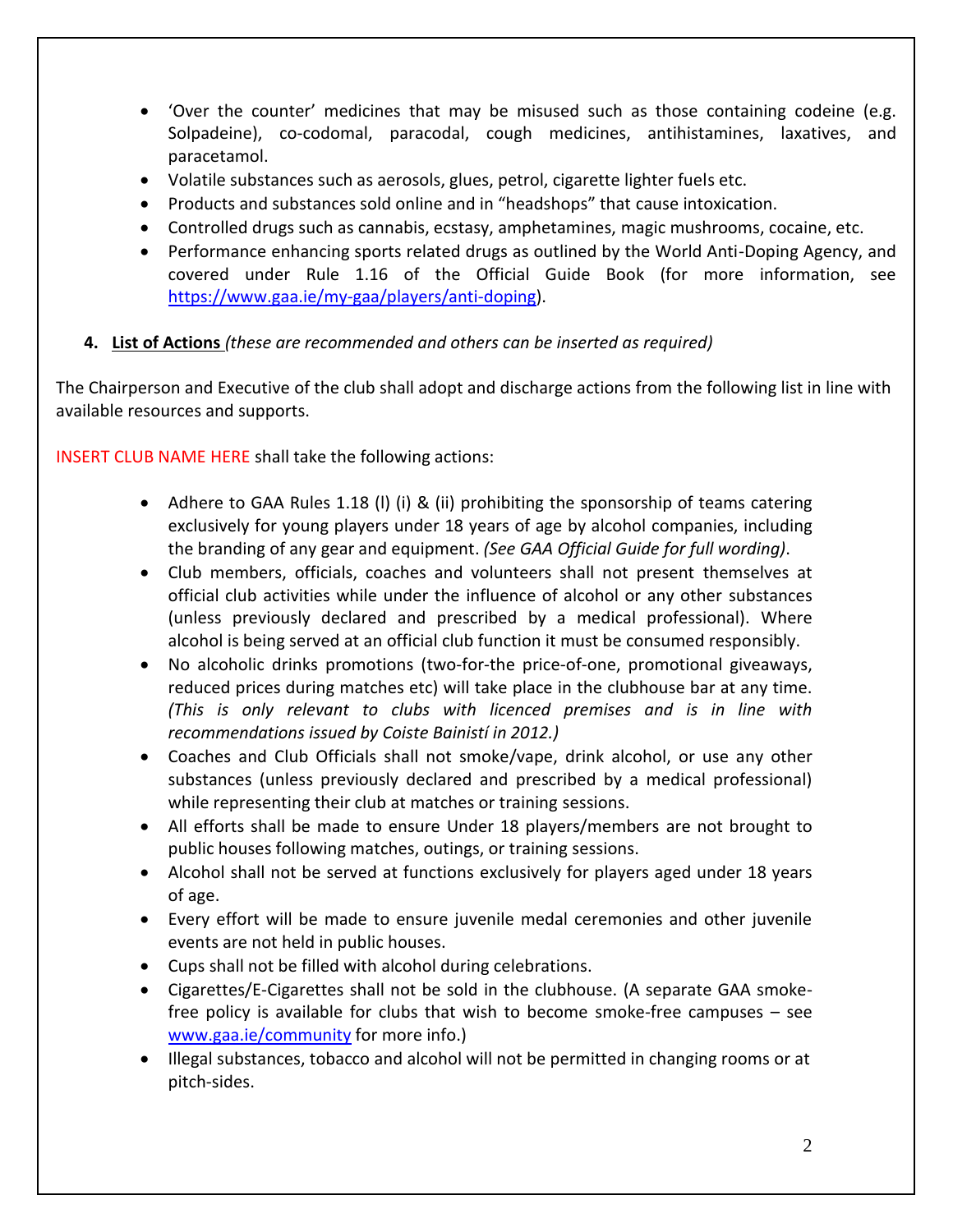## *All persons associated with our club can help prevent substance-related harm from occurring during club activities.*

## **5. Recommended roles within club (insert other recommendations as required)**

#### **5.1 Club Members**

Will be aware of the details of and adhere to INSERT CLUB NAME HERE Substance Use Policy

#### **5.2 Parents and Guardians**

Will support the club in the development and implementation of this policy including procedures for handling incidents of suspected substance use.

#### **5.3 Healthy Club Officer**

Is responsible for overseeing the development, implementation and evaluation of this policy in conjunction with the Club Chairperson and Executive.

Shall have good knowledge of the local alcohol, substance and health promotion services to assist in harm prevention and education activities and appropriate responses to incidents should such needs arise.

#### **5.4 Coaches**

Will be aware of the possibility of substance use among players and work with the Healthy Club Officer, Club Chairperson, and Executives with the aim of preventing harm.

#### **5.5 Club Chairperson and Executive**

All relevant information pertaining to a potential breach of this policy should be brought to the attention of the Club Chairperson who shall consult with the necessary parties, and, informed by this policy, decide on the appropriate action, if any. In the event of the Chairperson not being available to discharge these duties this responsibility will then fall to the Vice Chairperson or Secretary.

#### **6. Education programme about drugs and alcohol**

The Healthy Club Officer in conjunction with the Club Chairperson and Executive shall make arrangements with local drug, alcohol, youth or health promotion services to provide drug education for interested youths and adults associated with the club. More information can be found at [www.gaa.ie/community](http://www.gaa.ie/community)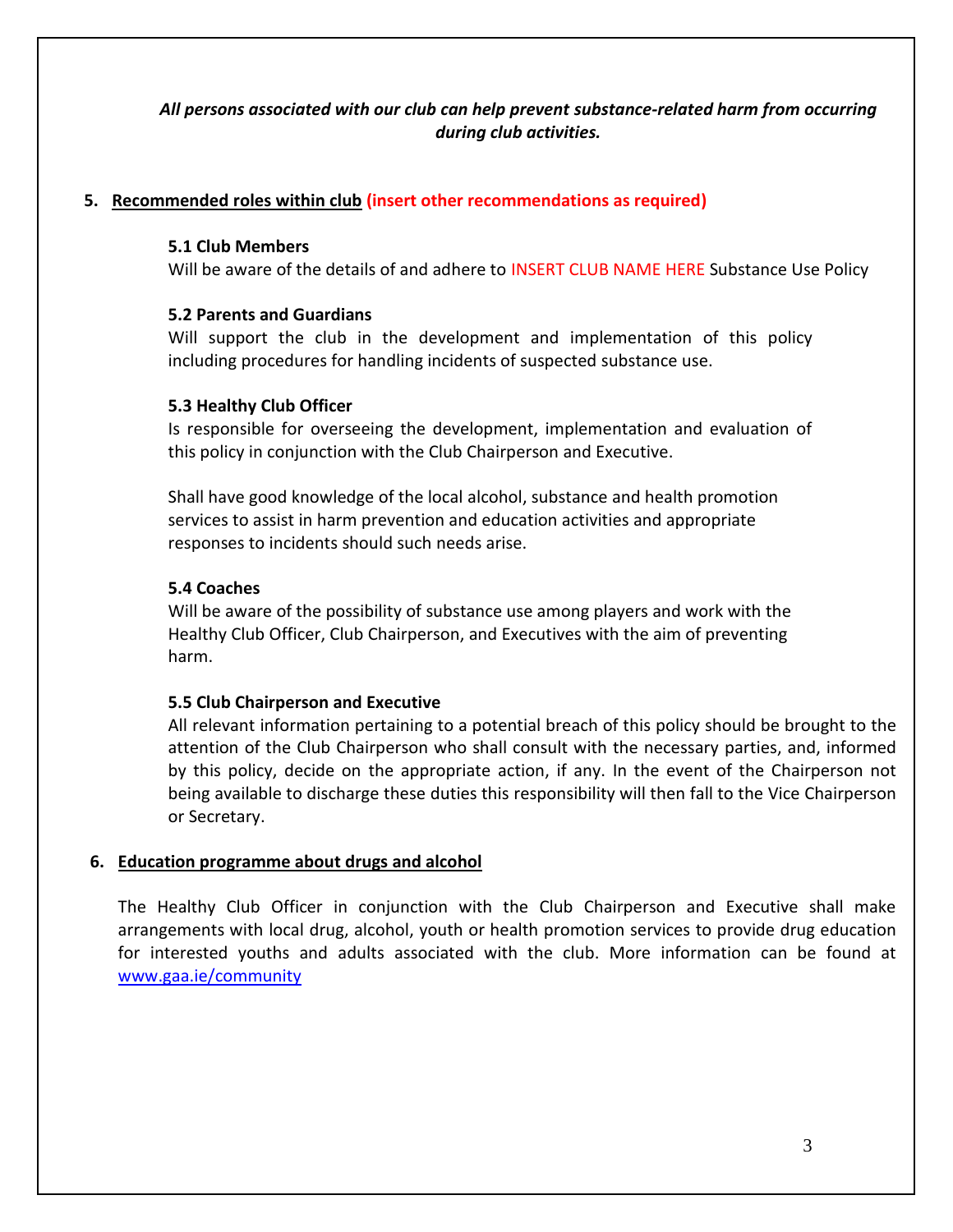### **7. Protocol for dealing with incidents:**

INSERT CLUB NAME HERE shall endeavour to respond to all substance-related incidents in a firm but fair manner, with due respect for the safety and welfare of individuals involved, other members of the club and the wider community and shall also fulfil any legal obligations that might apply. The points below offer guidance to the club in handling incidents involving illicit drugs both during club activities and relating to members in a wider societal context.

- **7.1** The use of illicit drugs is viewed as unacceptable by INSERT CLUB NAME HERE and may be dealt with by way of warnings, suspensions and expulsions as deemed appropriate by decision of the County Executive, on a case by case basis, with proportionality considered. It is also unacceptable for members or officials to present themselves for county duties while under the influence of a drug. (Suspension, if issued, will mean that the member involved cannot represent the club in any way during their term of suspension.) Considerations may be made for incidents involving members that occur outside official county activities of events.
- **7.2** In a case where a club becomes aware that a member has been charged with the illegal supply of drugs the Club Executive will ask this individual to stand aside from club activities until the matter has been dealt with in the court of law, notwithstanding the individual's right of a presumption of innocence until proven guilty. (Where it is known that a club member is being charged with the illegal supply of drugs the matter must be brought to the attention the Community & Health Department in Croke Park, who can give guidance on the appropriate response on a case by case basis.)
- **7.3** Members of the Club Executive should arrange to meet with those involved in an incident with which this policy is concerned. Details recorded in critical incident forms should be discussed and appropriate support should be offered to those involved. The same members of the executive should also consider a separate meeting with the club member who has negatively impacted the club in relation to drug, alcohol or tobacco use. Consideration should be given to the health and wellbeing of the person, with signposting to appropriate drug, alcohol and psychological supports. (See contacts at end of policy). It should be made clear to all parties involved that media requests should be handled by Croke Park Head Quarters.

## **8. Appeal and Review process**

A suspended member will have the right of appeal to the Hearings Committee of the County Executive where a member of the Club Executive and the suspended member will have the right to be heard. Normal Standing orders will apply to such a meeting.

## **9. Reporting of Incidents**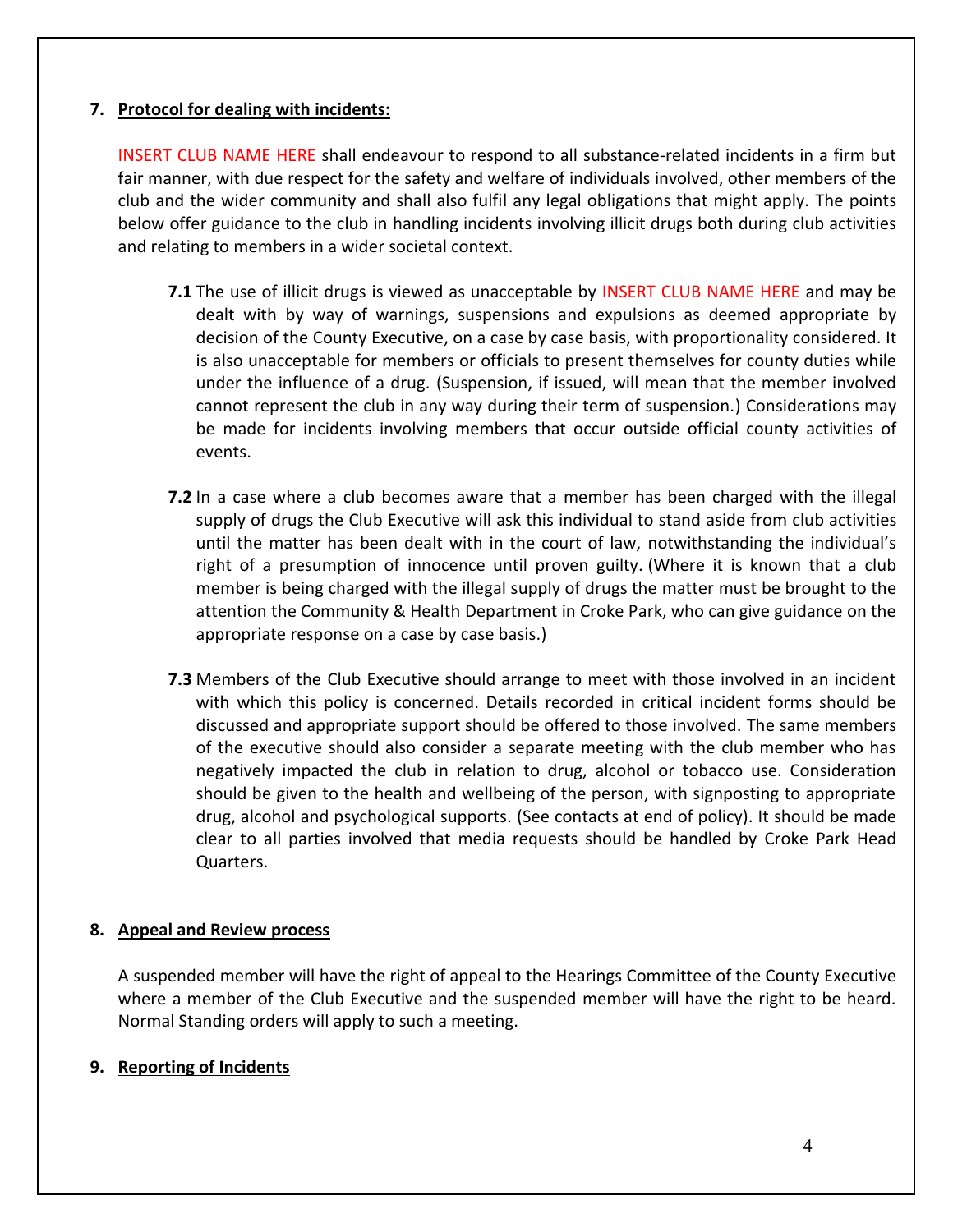Alleged or confirmed incidents in breach of this policy shall be referred to the Club Chairperson and Healthy Club Officer. Matters relating to the supply of drugs **MUST** also be brought to the attention of the chair of the County Health & Wellbeing Committee, who can give guidance on the appropriate response on a case by case basis.

### **9.1 Recording of Information**

Information regarding alleged or confirmed incidents in breach of this policy shall be recorded in writing. The recording of factual information only is recommended, and all opinions shall be stated as such. Responses to cases shall also be recorded in this way. Only in confirmed cases shall names of individuals be recorded.

#### **9.2 Confidentiality**

While it is not possible to guarantee, every effort shall be made to respect confidentiality.

## **9.3 Involving Parents/Guardians**

Incidents involving any person under 18 years of age will require their parents/guardians to be informed. Parents/guardians shall be invited to discuss what has happened and shall be informed of any course of action to be taken by the club. The Club Chairperson shall nominate a person to inform parents/guardians in each case.

#### **9.4 Garda Síochána/PSNI Involvement**

Incidents that involve the illegal supply of drugs shall require Garda Síochána/PSNI involvement. In all other drug-related incidents, each case shall be considered on an individual basis and the decision shall rest with the Club Chairperson as to whether or not the Garda Síochána/PSNI is involved.

#### **9.5 Media guidelines**

Any incident that attracts or has the potential to attract media interest or attention should be reported to Croke Park. The club should not engage in any discourse with the media, rather should signpost them to the Communications Department in Croke Park. Email: [communications@gaa.ie](mailto:communications@gaa.ie)

## **10. Search**

The Club Chairperson retains the right to direct a search of any part of club property if there is reasonable cause to believe a substance in breach of this policy is contained therein. Two officials of the club shall conduct the search. **Club officials are not allowed to search an individual or their personal property.** Where there is reasonable cause to believe a person has in their possession a substance in breach of this policy, they shall be asked to volunteer the substance. If they refuse, the Garda Síochána/PSNI may be called in to conduct a search.

#### **10.1 Disposing of suspected illegal substances**

If a suspected illegal substance is found on club property it should be brought to the attention of the Club Chairperson. The substance should be stored securely, and the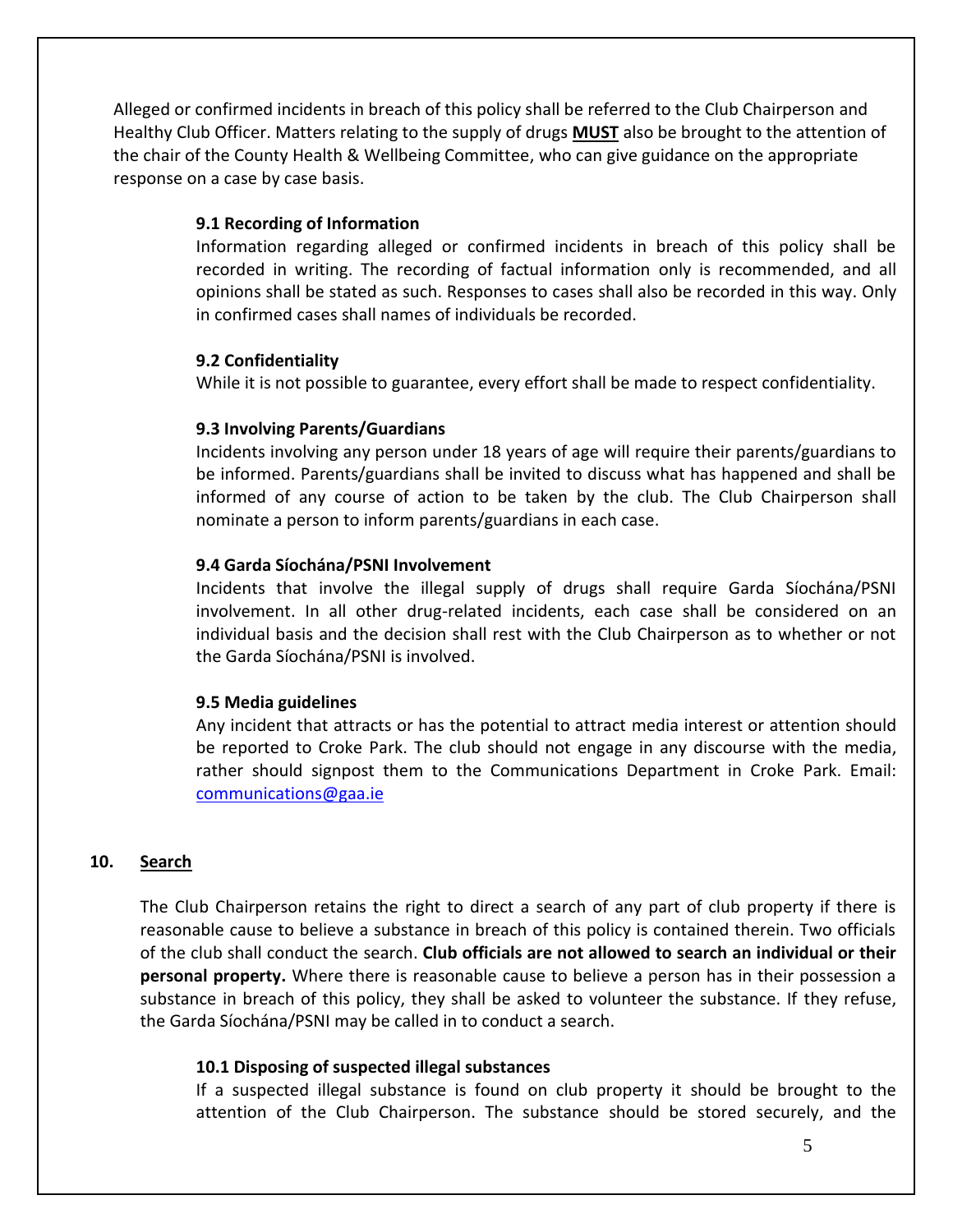Chairperson shall contact Garda Síochána/PSNI to have it collected or to inform them who from the club will deliver it to them and when. Any movement of suspected illegal substances shall be recorded and witnessed by two club officials. At no time should a suspected illegal substance be removed from club property without the knowledge of the Garda Síochána/PSNI.

## **11. Dealing with drug litter/paraphernalia**

Drug paraphernalia, when it is not disposed of properly, is known as drug litter. Drug paraphernalia is any equipment or material that is used for making, using or carrying drugs. Some such materials can poise considerable health risks (especially syringes). To find out more about the proper disposal of such materials see: [http://www.drugs.ie/resources/dealing-with-drug-litter/safe-disposal-of](http://www.drugs.ie/resources/dealing-with-drug-litter/safe-disposal-of-drug-litter-and-paraphernalia/)[drug-litter-and-paraphernalia/](http://www.drugs.ie/resources/dealing-with-drug-litter/safe-disposal-of-drug-litter-and-paraphernalia/)

## **12. Availability, use and storage of solvents and gases**

Many solvent based products have the potential to be abused (e.g. deodorants, paints, thinners, cleaning fluids etc). All solvent based materials and gases shall be stored securely and safely away from public access.

## **13. Monitoring and Evaluation**

This policy is in force at all times and during all activities conducted under the aegis of Cumann Lúthchleas Gael. This policy shall be evaluated annually and after every drug-related incident.

This policy shall come into effect on  $\_\_\_\_\_\_\$  and shall be reviewed annually thereafter by the Healthy Club Officer in conjunction with the Club Chairperson and Executive.

Signed **Signed Signed Signed Signed Signed Club Chairperson** 

| Date |  |  |
|------|--|--|
|      |  |  |

Signed \_\_\_\_\_\_\_\_\_\_\_\_\_\_\_\_\_\_\_\_\_\_\_\_\_\_\_ Healthy Club Officer

Date  $\qquad \qquad \backslash$